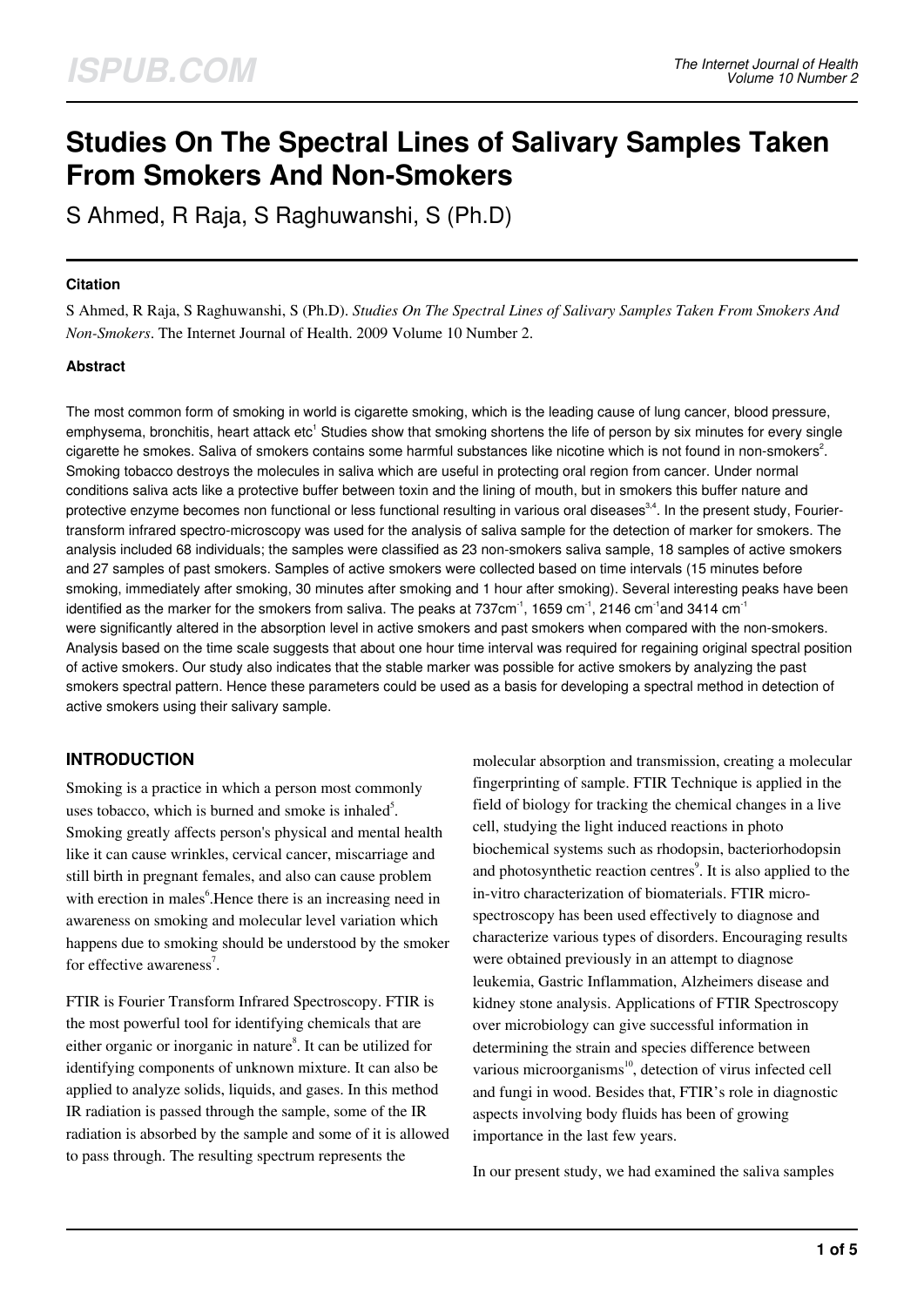obtained from 23 non-smokers, 18 samples of active smokers taken 15 minutes before smoking, 18 immediately after smoking, 18 thirty minutes after smoking, 18 one hour after smoking, 17 past smokers who had left smoking two months before and 27 past smokers who had left smoking six months before. FTIR Spectroscopy was employed to detect stage wise diagnosis with specific Biomarkers pattern discrimination between non-smokers, active smokers and past smokers. The results showed several spectral peaks, which are useful biomarkers for detection of an active smoker and to find out time taken by him to reach to the normal state in the spectral line pattern.

## **MATERIALS AND METHODS**

Saliva samples collected from of 68 individuals, the samples had been classified as 23 non-smokers, 18 samples of active smokers and 27 samples of past smokers. Samples of active smokers were collected based on time intervals 15 minutes before smoking, immediately after smoking, 30 minutes after smoking and one hour after smoking. To bring more clarity to the data, 27 past smokers were included in our study out of which 13 had stopped smoking before 2 months from our analysis and 14 samples of past smokers, who stopped smoking before 6 months. The samples were taken from individuals who were free from any infectious diseases and the body mass indexes of the 68 individuals were found to be normal. Participants gave written informed consent for the collection of samples. 2ml of saliva samples were obtained in an Eppendorf tube from each individual and freshly centrifuged for 5 min at 14,000 rpm in Eppendorf centrifuge. The supernatant was removed and then used for the spectral analysis.

# **SAMPLE LAYER PREPARATION**

High IR radiation transparent thallium bromide iodide crystals were used as the slide material and a drop of 1 ll of the saliva sample was placed on a certain area on the thallium bromide iodide crystal, air dried for 30 minutes at room temperature and examined by FTIR micro spectroscopy. Five experimental replicates of each sample were subjected to FTIR micro spectroscopy to standardize our spectral data<sup>11</sup>.

# **FTIR DATA ANALYSIS**

FTIR measurements were performed in absorption mode with FTIR Spectro-microscopy coupled to the FTIR spectrometer Panorama software<sup>12</sup>. The spectra were obtained in the wave number range of  $450-4000$  cm<sup>-1</sup>. Baseline correction and normalization were performed for all the spectra by Panorama software. Baseline correction was done by line Algorithm. Data smoothing was done at 9 points smoothing window with polynorm of order 3 and the spectral resolution was at 4 cm-1. Peak Normalization was performed to bring the y value to zero. Derivative and peak finding were performed using Panorama software $^{13}$ .

## **RESULTS & DISCUSSION**

Careful inspection of the obtained spectra from the FTIR data analysis gives an exclusive spectral variation among non-smokers, active smokers and past smokers with dissimilarity in the absorbance bands at  $737 \text{cm}^{-1}$ ,  $1659 \text{cm}^{-1}$ , ,2146 cm<sup>-1</sup>, 3414 cm<sup>-1</sup> of spectral region. The spectral line pattern using FTIR analysis for non-smoker was found to be having the common peaks at conventional places (Fig.1)

## **Figure 1**

Fig.1. FTIR analysis of non-smokers



The spectral analyses were performed to the active smoker's samples and it was found that one hour time duration is required for regaining the original spectral position. The spectral position of an active smoker 15 minutes before smoking is found to have minimum variation as far as peaks are concerned (Fig.2). The FTIR analysis was also done immediately after smoking (Fig.3), 30 minutes after smoking (Fig.4) and 1 hour after smoking (Fig.5). The clear stable variation has been identified by comparing non-smokers with past smokers. The results for past smokers (Fig.6, 7) suggested that the spectral variation had been retained for a period of 6 months.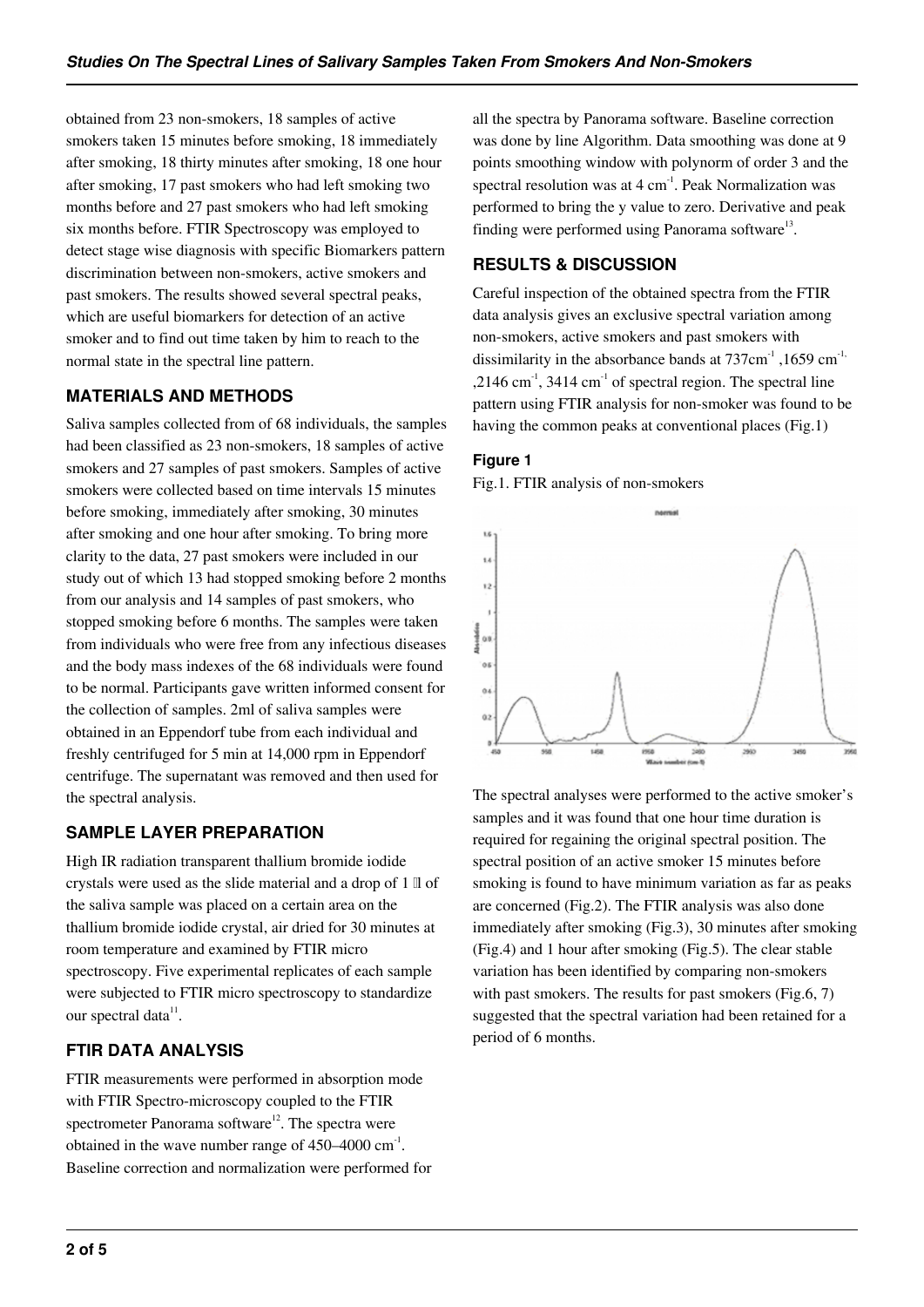#### **Figure 2**

Fig.2. FTIR analysis of an active smoker 15 minutes prior to smoking



#### **Figure 3**

Fig.3. FTIR analysis of an active smoker immediately after smoking



#### **Figure 4**

Fig.4. FTIR analysis of an active smoker 30 minutes after smoking



#### **Figure 5**

Fig.5. FTIR analysis of an active smoker 1 hour after smoking



#### **Figure 6**

Fig.6. FTIR analysis of a past smoker (2 Months)



#### **Figure 7**

Fig.7. FTIR analysis of a past smoker (6 Months)



Analysis of variance (ANOVA) was performed to validate the statistical significance of the work. The results suggested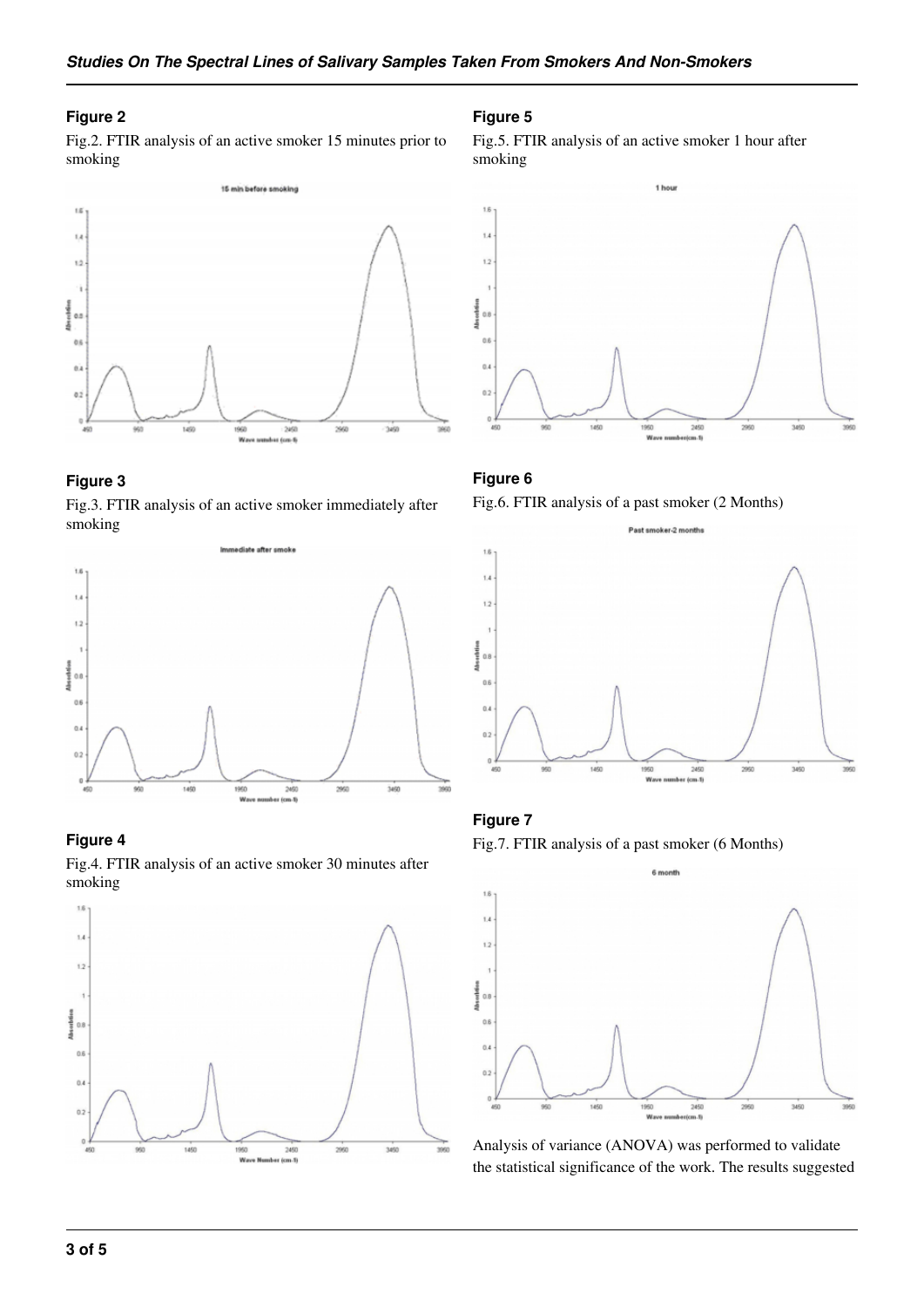that the peaks show variability in the active smoking and past smoking cases when compared with the non-smokers. It was established as statistically significant with p < 0.001. Hence these results are biologically and statistically significant and they can be considered as a valid platform to detect the active, past and non-smokers.

# **STATISTICAL ANALYSIS**

Analysis of variance was performed to identify the spectral variations in smoking candidates who were statistically significant. Cluster analysis is one of simplest and most rapid procedure for classification of biological data. In the present study, these two techniques were used to classify certain regions of the FTIR spectra of the examined healthy and patient samples. Statistical analysis was performed by Gene spring GX7.3 Micro array software PCA for entire spectrum from 500 to 4000  $\text{cm}^{-1}$  show the full successful classification to distinguish healthy and Parkinson's patient samples. Cluster analysis were performed for the selected region 1543 cm<sup>-1</sup> with similarity measurement of Pearson correlation and average linkage algorithm $14$ . The results indicated excellent classification for the region  $1543 \text{ cm}^{-1}$ (Fig.8) for classical classification of stages.

## **Figure 8**

Fig.8. Overall graph for statistical analysis



## **CONCLUSION**

In this present stage, diagnosis of Parkinson's disease is very crucial and no diagnosis method is available from blood  $yet<sup>15</sup>$ . We examined the salivary samples of 129 subjects by FTIR spectro-microscopy technique for detecting and early diagnosis of Parkinson's disease by rapid and simple methodology. Although the results obtained in this study could be considered only as preliminary results, but still several interesting and consistent spectral differences between patient and healthy spectra may be considered as a

promising basis for a future study including large number of samples. These spectral differences could be useful as biomarkers for Parkinson's disease diagnosis. Furthermore, this technique is more feasible, it required small amount of plasma (1ll), which can be easily obtained from any patient, and the final results could be obtained during very short time and ANN can be further implemented as the tool for the rapid diagnosis of Parkinson's disease.

## **ACKNOWLEDGMENTS**

The authors are grateful to the individuals who contributed samples for this study and to Lab Cognition- Spectroscopy software for providing the trial version of software used in our analysis. We would like to thank the management of SRM University, Chennai for providing the necessary infrastructure to carry out this work. Our gratitude lies with Dr.Kantha D.Arunachalam, Professor & Head, Centre for interdepartmental research, SRM University who has been our constant source of inspiration and support.

#### **References**

1. Shopland DR, Eyre HJ, Pechacek TF: Smokingattributable cancer mortality in 1991. J. Nail. Cancer Inst. (Bethesda); 1991; 83: 1142-1148. 2. WHO: Histological Typing of Lung Tumors. Geneva: WHO, 1981. 3. Doll R: Uncovering the effects of smoking: historical perspective. Stat. Methods Med Res; 1998; 7: 87-117. 4. Doll R, Hill AB: Smoking and carcinoma of the lung, Preliminary report. BMJ; 1950; ii: 739-748. 5. Wynder EL, Graham EA: Tobacco smoking as a possible etiologic factor in bronchogenic carcinoma. JAMA; 1950; 143: 329-336. 6. Mills CA, Porter MM. Tobacco smoking habits and cancer of the mouth and respiratory system. Cancer Res;1950; 10: 539-542. 7. IARC: Tobacco Smoking. Monographs on the Evaluation of the carcinogenic risk of Chemicals to Humans. IARC Sci. Publ; 1986; 386-394. 8. Nakamoto K: Infrared and Raman Spectra of Inorganic and Coordination compounds. Wiley; New York, 1997. 9. Argade PV, Rothschild KJ: Biochemistry; 1983; 22: 3640-3646. 10. Bock CW, Trachtmann M, GeorgeP: J. Mol. Spectrosc; 1980; 84:243-255.

11. Braiman,M. and Mathies,R. (1980) Biochemistry, 11, 5421-5428.

12. CurryB: Thesis, University of California, Berkeley; 1983.

13. Mix G, Schweitzer-Stenner R, Asher SA: J. Am. Chem. Soc; 2000; 132: 9028.

14. Jentzen W, Unger E, Karvounis G, Shelnutt JA, Dreybrodt W, Schweitzer-Stenner RJ: Phys. Chem; 1996; 100:14184.

15. Lockhart DJ, Dong H, Byrne MC, Follettie MT, Gallo MV, Chee MS, Mittmann M, Wang C, Kobayashi M, Horton H, et al: Nat. Biotechnol;1996; 14: 1675–1680.